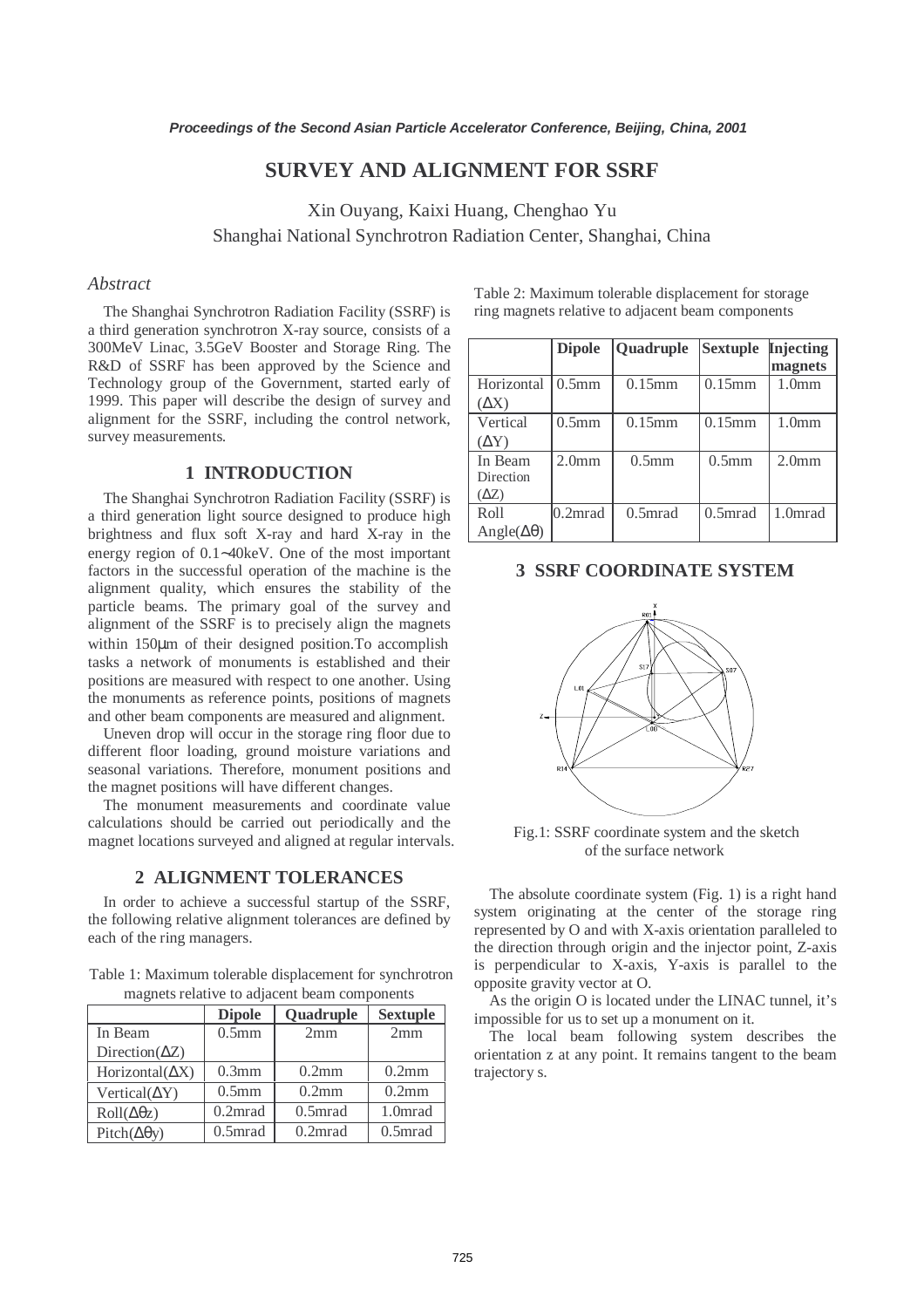### **4 ALIGNMENT NETWORK**

The SSRF accelerator consists of three main components: LINAC, booster synchrotron and the storage ring. In the LINAC the electrons are generated and preaccelerated to 300 MeV (47 meter long), the acceleration to the final energy of 3.5 GeV is performed in the booster synchrotron (circumference 158.4m). The beam is then injected into the storage ring (circumference 396m). Together there are about 690 major beam components that are to be positioned in a great accuracy along the beam orbit. In order to accomplish the tasks, it is necessary to design and set up a net work which could keep the LINAC, synchrotron and the storage ring in correct position relative to each other and be references to the tunnel construction.

#### *4.1 Surface control network*

The Surface control network is made up of 7 concrete monuments (Fig. 1) embedded in the tunnel ground, 40mm lower than the tunnel surface in order to set up the tunnel monuments on it. Among them, two are the connections to the tunnel network in the LINAC (L01, L08), two are the connections to the synchrotron (S07, S17), the others are to the storage ring (R01, R14, R27). Windows on relative ratchet wall are prepared after tunnel constructed.

Total station instrument TDM5005 is used to measure the surface control network. For the vertical transfer technique, the precision optical plummet is needed. With a accuracy expecting program, an accuracy better than 1mm can be achieved with distance measured accuracy of 0.5mm and anger measurement accuracy of 3 sec.

#### 4.2 *Tunnel network*

The tunnel network is made up of braced quadrilaterals through the tunnel of each accelerator subsystem. For the storage ring, the control network is expanded out to the experiment hall floor. Each ratchet wall of the storage ring has a removable shielding door which permits lines of sight between the control network inside to storage ring tunnel and experiment hall. In general the tunnel network will be used for the global positioning of all beam components in each accelerator subsystem. The



Fig. 2: A side view of tunnel monument

monuments are imbedded in the concrete floor and the target is just above the floor surface. A side view is shown in Fig.2. The storage ring floor has 2 monument per sector for a total of 40 monuments.

The tunnel network is measured by LTD500 with its software Axyz. The measurements are carried out in 40 stations nearby each floor monuments, shown in Fig.3.

#### 4.3 *Elevation Network*

All tunnel monuments and reference points on the wall compose the elevation reference network schematically shown in Fig. 4, which is measured by the Wild N3 sight level and a relative accuracy (rms) better than 0.1mm is expected.



Fig.3: Tunnel network

### **5 MAGNET ALIGNMENT**

All the beam components are measured with respect to known monument positions. Each quadruple and sextuple have four fiducial cups welded on top of the laminations for use in positioning. 1.5 inch LTD500 reflector is used



Fig.4: Elevation network

as targets for these fiducial cups. During the magnet mapping process the location of each fiducial cup is determined using LTD500 reflector. On the top of the bending magnet laminations V-grooves are made in order to set up the movable jacket. The roll of the bending magnet is measured during the magnet mapping.

To perform the precision alignment, five-step procedure is applied.

#### *5.1 Prealignment procedure for quadruples, sextuples and Bending magnets*

For the purpose of matching the vacuum chamber section deviding scheme, a 3-girder system in one sector is used. All of the magnets and girders in one sector are grouped into 3 units.